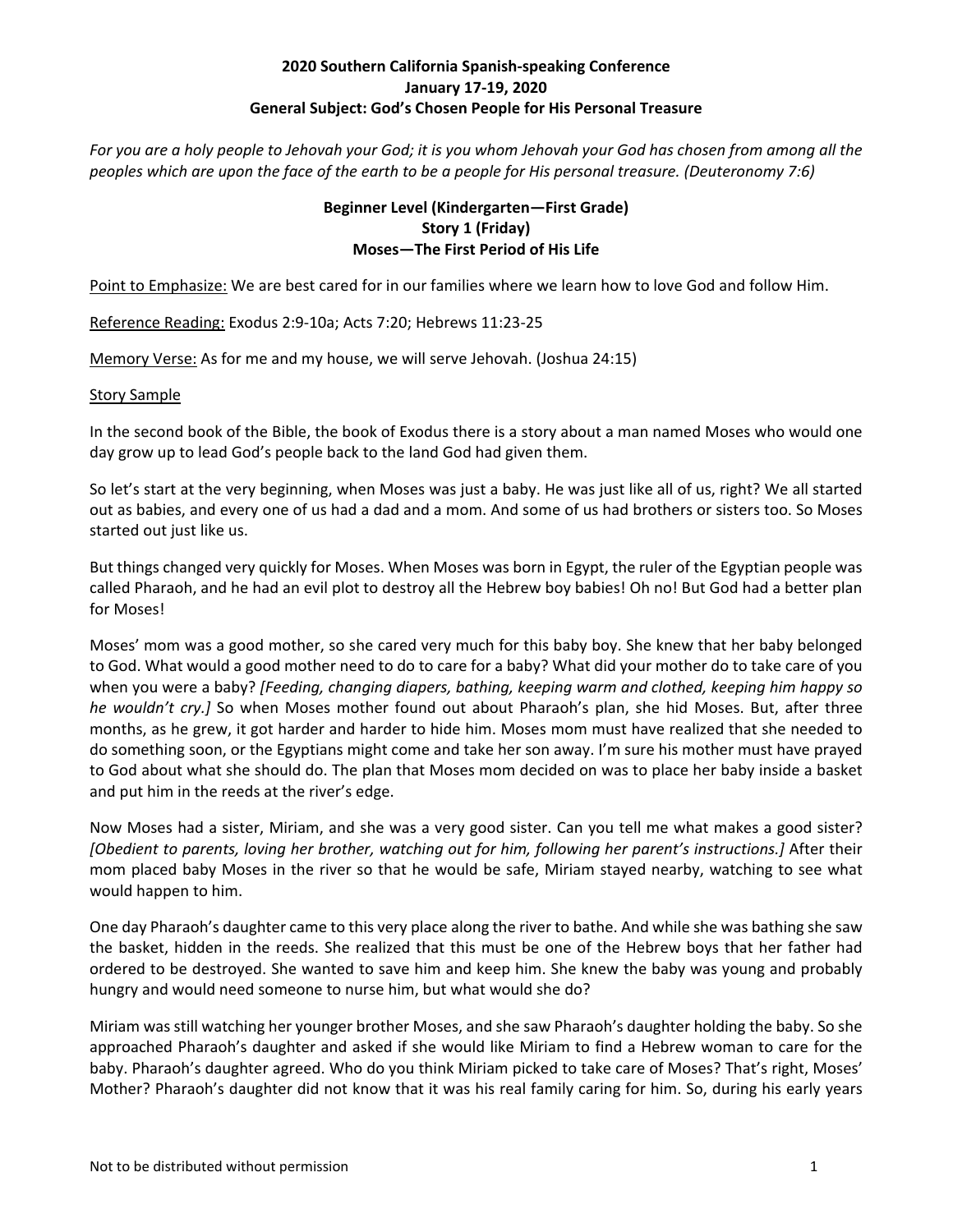Moses remained with his family and his mother was able to keep him safe. Then, when he was a little older, he moved into the palace with Pharaoh's daughter.

Now, what did Moses' family do with him during those early years? Sure, they fed him, cared for him, loved him….and what else? Since this family knew the true God, they surely taught their children about God—the One who created them, loved them, and chose them to be His people. They were preparing him for the day when he would go to live in the palace, so that he would never forget he belonged to God.

Moses family loved and followed God, and they had a family life that would cause their children to fear, love, and follow God, too. Maybe his family life was a little like ours. Maybe they sang hymns or children's songs together, prayed together, and told stories about God. *[Storyteller, please share your example on how in your household you sing together, read some verses, practice memorizing verses and review the story learned in children's meeting. Lead the children to see that this is the best way to grow in our early years and that it will help them to be very useful later.]*

So, this kind of family life was causing Moses to become something great, someone who loved God and would be useful to God! Wouldn't you like to be useful to God one day?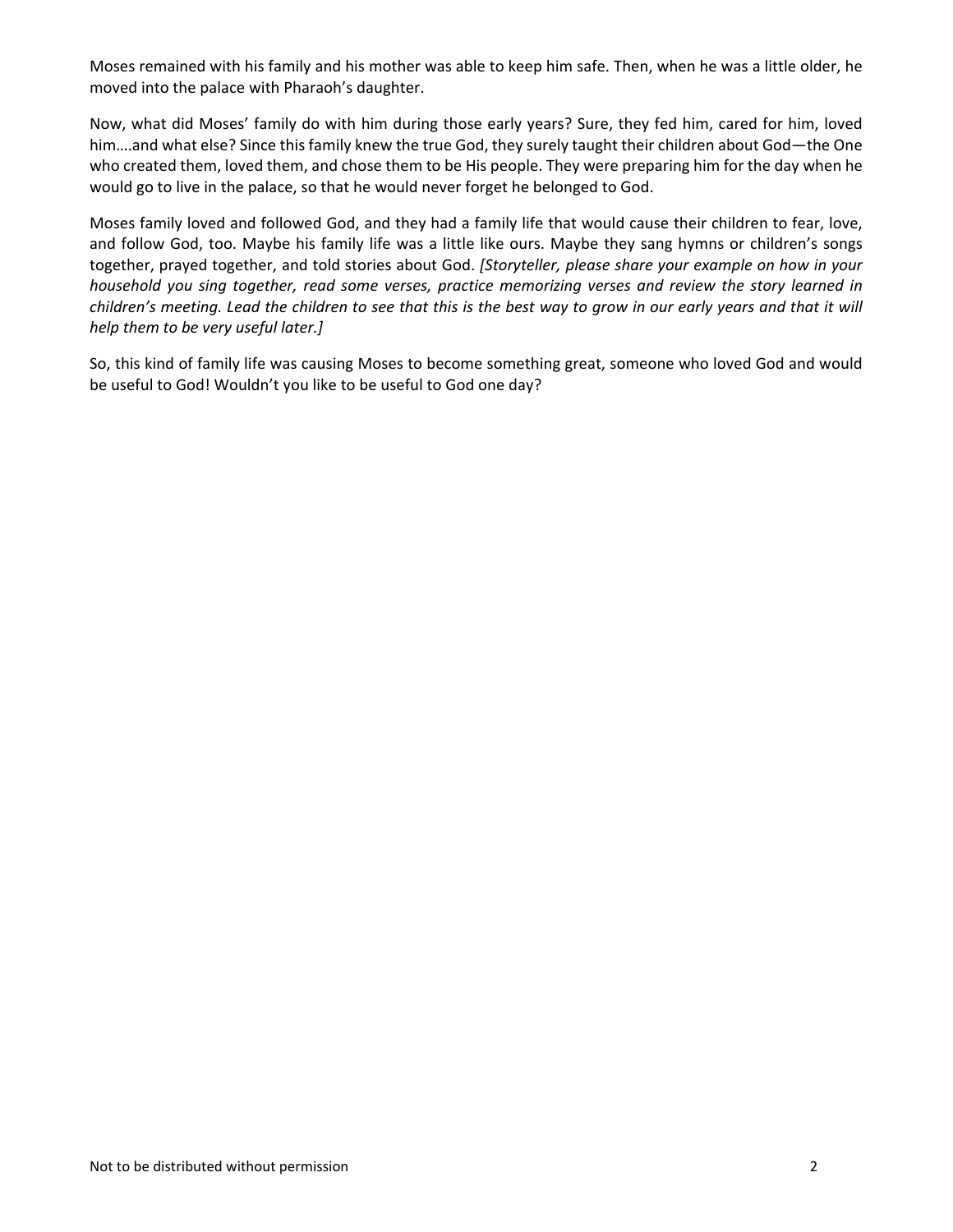# **Beginner Level (Kindergarten—First Grade) Story 2 (Saturday) Aaron and His Sons—Set Apart to Serve God**

Point to Emphasize: We can be those who are not ordinary, but special to God.

Reference Reading: Leviticus 8:1‐21

Memory Verse: …It is written, "You shall worship the Lord your God, and Him only shall you serve." (Luke 4:8b)

#### Story Sample

Last night, we heard about Moses. Today we are going to talk about a group of people who were special to God. Moses and the children of Israel were instructed by God to build a tabernacle. Well, after the tabernacle was finished, God did something He had never done before. Out of the millions of people who had traveled through the wilderness, God separated some to serve Him in a special way. The ones God set apart for this job were Aaron and his sons. They were called priests. They were not ordinary, like everyone else, because they had been chosen to do special tasks in the tabernacle.

After they were made priests, they stayed at the entrance of the tabernacle, God's house. They were washed and dressed in a special way. They were also given things to do, like taking care of everything in the tabernacle and even preparing and bringing offerings to God. This was something that had never been done before! For the first time, God's people brought offerings to God according to God's rules. These people, the priests, were very special, unlike everyone else.

Just like these priests who were special, we are not ordinary people—we are special to God. A lot of people around us behave in a certain way, celebrate certain things, do certain things and talk in a certain way. However, we are not like them. We are not ordinary people. We have been chosen by God to be special.

One time a friend from school invited me to go to a party. I knew that the other children who were going were some of the kids at school who always got in trouble. I had also heard that the party might be on Lord's Day, when I would usually go to the meeting. Part of me really wanted to go. But another part of me knew that I was different and wouldn't want to do the things they would. So I didn't go. I was so glad when I thought of being in the children's meeting with my friends! *[Storyteller, insert your own story.]* 

You are growing up in this world surrounded by a lot of people in God's household, but they are different, not ordinary people. We go to neighborhood children's meetings, group meetings and family summer camps. We open our house to receive others, we consider what we wear, and we can love God. I'm so glad to be special to God, and not ordinary like so many other people!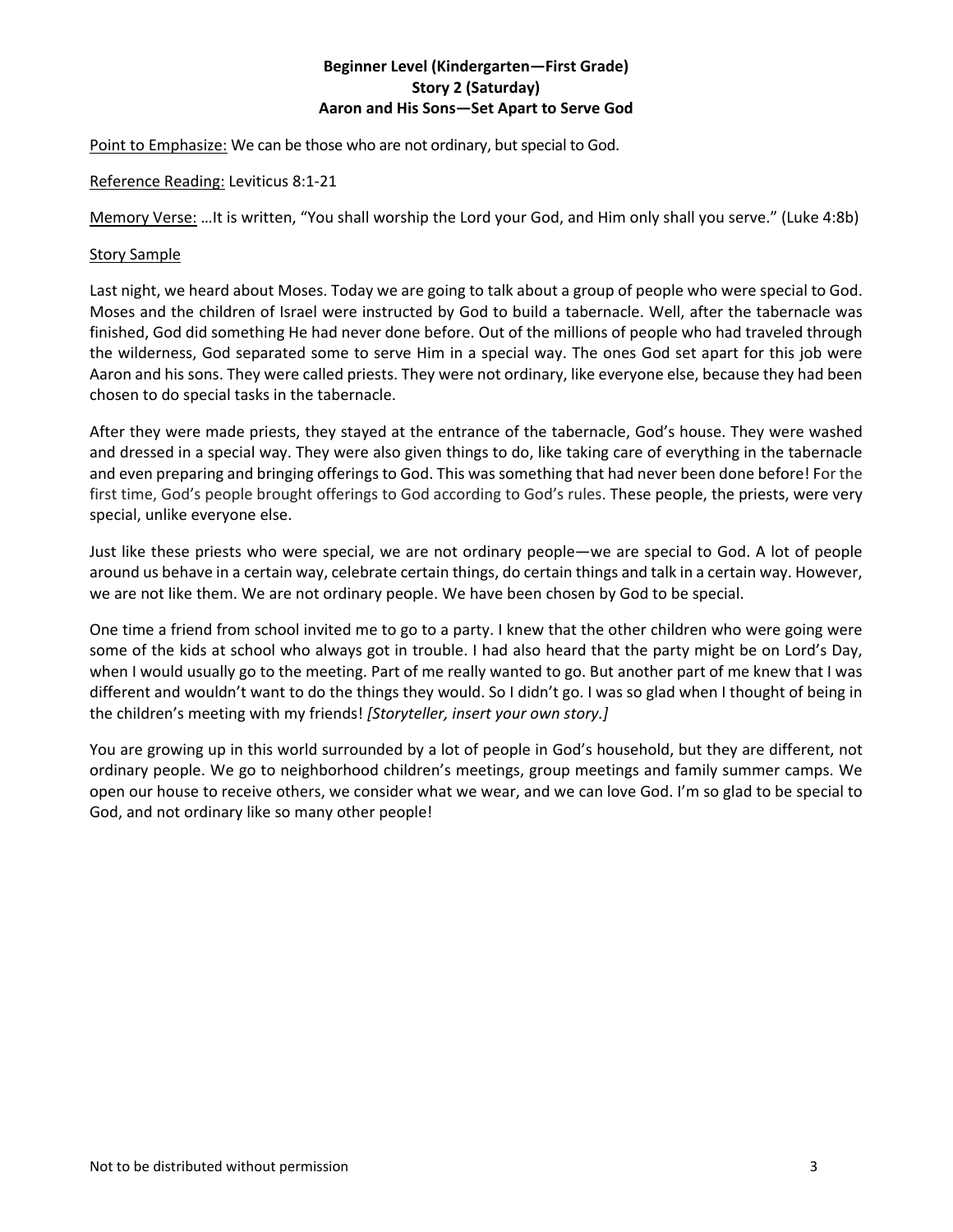# **2020 Southern California Spanish‐speaking Conference January 17‐19, 2020 General Subject: God's Chosen People for His Personal Treasure**

*For you are a holy people to Jehovah your God; it is you whom Jehovah your God has chosen from among all the peoples which are upon the face of the earth to be a people for His personal treasure. (Deuteronomy 7:6)* 

# **Intermediate and Advanced Levels (Second—Fifth Grades) Story 1—Friday Being Formed into an Army**

Point to Emphasize: We want to be those who accept where God has placed us.

Reference Reading: Numbers 1—7

Memory Verse: For this cause I bow my knees unto the Father, of whom every family in the heavens and on earth is named. (Ephesians 3:14‐15)

# Story Sample

You might have heard about the children of Israel. They traveled through the wilderness to the land that God had promised them. They traveled for nearly forty years and now they are getting ready to enter in. Eventually, they will have to fight for this land, because there are many enemies living there. To do this, God needed to first form them into an army. Fighting against a great number of enemies is not a one person job. Sure, if I wanted to fight with my sister, it would only take one person—me! But if there were a war in another country, I could never fight it alone. It takes a lot of coordination to fight against many people.

In Numbers 2:2 God told Moses and Aaron that the children of Israel needed to encamp by their fathers' households, facing the tabernacle. It was not a matter of them choosing where they would be; it was God's choice. Whichever tribe they were born of, that was the tribe they had to encamp with. Later on, Jehovah spoke to Moses and asked him to number the children of Israel. Moses needed to number all by their families, by companies of their fathers' households. The children of Israel could not just pack their things and go their own way. God needed them to stay with the people of God to be part of His army and go to battle. Once the children of Israel had all been numbered in this way, they were set in a particular order. Every family was grouped together with its leader and all the mature soldiers. And they camped facing the Tent of Meeting, the place where God was dwelling. They all faced God! What a wonderful arrangement!

When I was your age, whenever I got mad at my sisters or I thought mom and dad were too strict, I would wish I was in a different family. I would think to myself, "Why can't I be in Nancy's family? She is rich and can have any toy she wants; she's an only child and doesn't have to compete with three sisters; she gets to go to places I'm not allowed to go; and she doesn't have to go to meetings on the Lord's Day. I wish I was in her family!" But as I grew older, I realized I was placed by God in my family and it was the best one for me. God planned the very best family for me to grow up loving Him and this is where I could be a part of God's army. *[Storyteller, insert your own personal story.]*

Each of you, along with your family, is a part of this army. You can be glad that you are a part of a family that loves God. You can choose to obey your parents when they give you instructions. And one day you will mature and be able to be one who serves God. But it all needs to be done here in God's household, where we are part of a huge army—God's army!